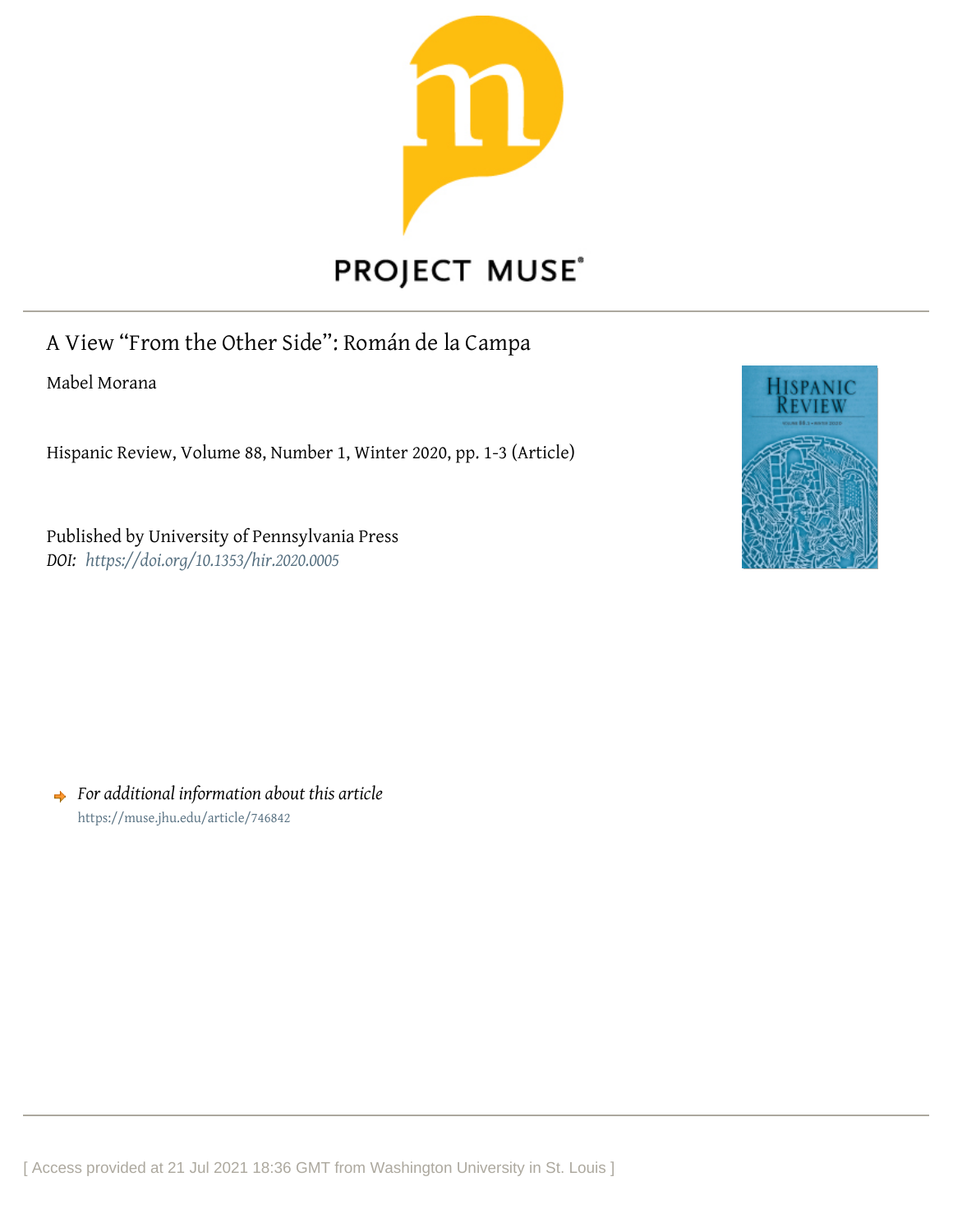

## A View "From the Other Side": ROMÁN DE LA CAMPA

*Mabel Morana* Washington University–St. Louis

Román de la Campa, my friend and colleague, and sometime accomplice, is not only a solid point of reference in transnational academe, in pedagogical environments, and in intellectual debates. He is not only the author of wellresearched and passionate books about Latin Americanism, Cuban culture and literature, cultural criticism, and latinxs in the USA, among other topics. He is, for those who have been lucky enough to enjoy his company and wit in more informal situations, someone who can always see *the other side of things*. In conventional and often unexciting scenarios, Román always has the ability to find the irony, the paradoxes, and the contradiction that lay under the surface, thus providing a way out of the arrogance and solemnity of official and academic discourses. Effortlessly, he can deconstruct situations, interactions, and behaviors as if they were texts to be decoded in order to reveal the true nature of things. I enjoy his good humor as much as his serious writing, his colorful expressivity as much as his academic prose, his sharp observations on culture and literature as much as his reflections about life. Conversations with Román have always been for me an integral part of my participation in conferences and symposia: an occasion to explore the subtexts of our university life and the richness of our common field of study. Román's interpretations of texts, cultural practices, and social developments have always been illuminating and fecund for me, because they come from someone who combines, in equal parts, intelligence and sensitivity, experience and knowledge, convictions and disbeliefs.

We had in common, even before we met, our *alma mater*, the University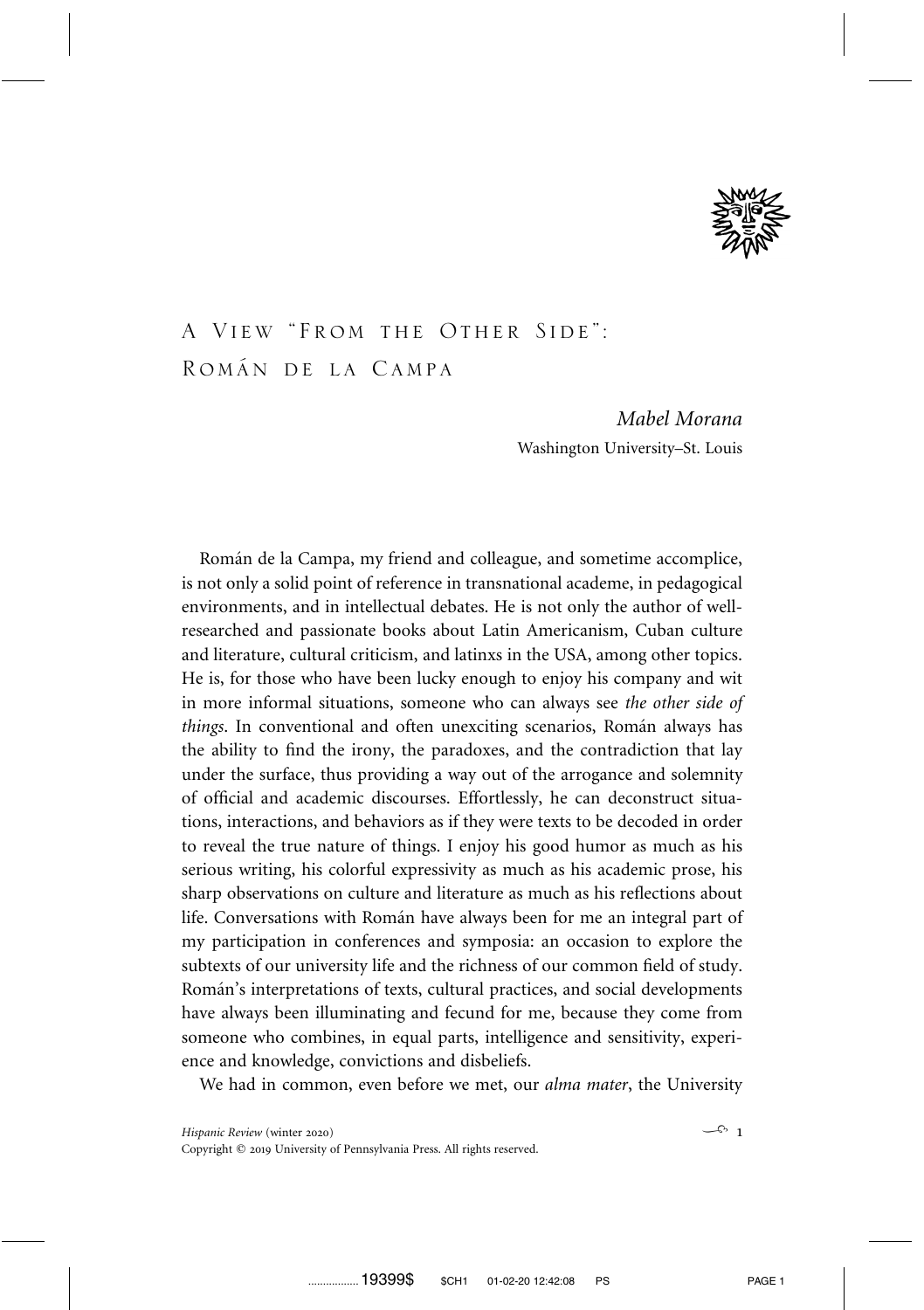of Minnesota, where we shared—although not at the same time—the benefits of an unusually rich and challenging department. In addition to those initial formative years, with time, we discovered many other areas of common interest: similar perspectives on culture, political movements, literary texts, and professional relations.

As for Román's multiple scholarly contributions, it is fair to say that his career has been characterized by intense and multifarious productivity. As a critic, he wrote, in addition to over a hundred articles published in the United States, Europe, and Latin America, many books that show a consistent interest in the articulation between aesthetic and ideological issues. His critical perspectives primarily combined the historical and the political points of view with a comparative methodology, while integrating deconstructive and postmarxist approaches. The result is a compelling critical production that illuminates discursive fields as the complex effect of material conditions and creative imagination. His concept of Latin America's "discursive communities" has been key to identifying critical projects in the region within the ample context of globalization. At the same time, his work on "new cartographies" allows for the understanding of intellectual diasporas, processes of hybridization and transculturation, the connections between neoliberalism and cultural studies, and what he calls *latinidades*, a cultural space that transcends North/South dualism and points to the global cultural *crossover* that Román studies both in the manifestations of "high" culture and at popular levels.

But it is possibly in his reflections on Cuba where the reader can perceive most clearly the critic's ability to articulate subjective meditations and analytical observations on movements, processes, and discourses. Here we see the richness of Román's approach to a national culture that exists as much in the original territory of the island as in its deterritorialized expressions, as a "severed" imaginary that is always missing and evoking the part that *is not there*. Román worked tirelessly during many decades in order to enrich our critical perceptions and the scope of our critical and political concerns. And even today, at the height of his productive trajectory, we continue to anxiously await the next offerings that his talent and exquisite sensibility will prepare for us, his friends and colleagues, both in the US and abroad. We need to continue learning from him, debating with him, and appreciating his wit, his humor, and his creative irony. Now Román adds his editorial work to the activities he pursues in the cultural and critical fields, another area